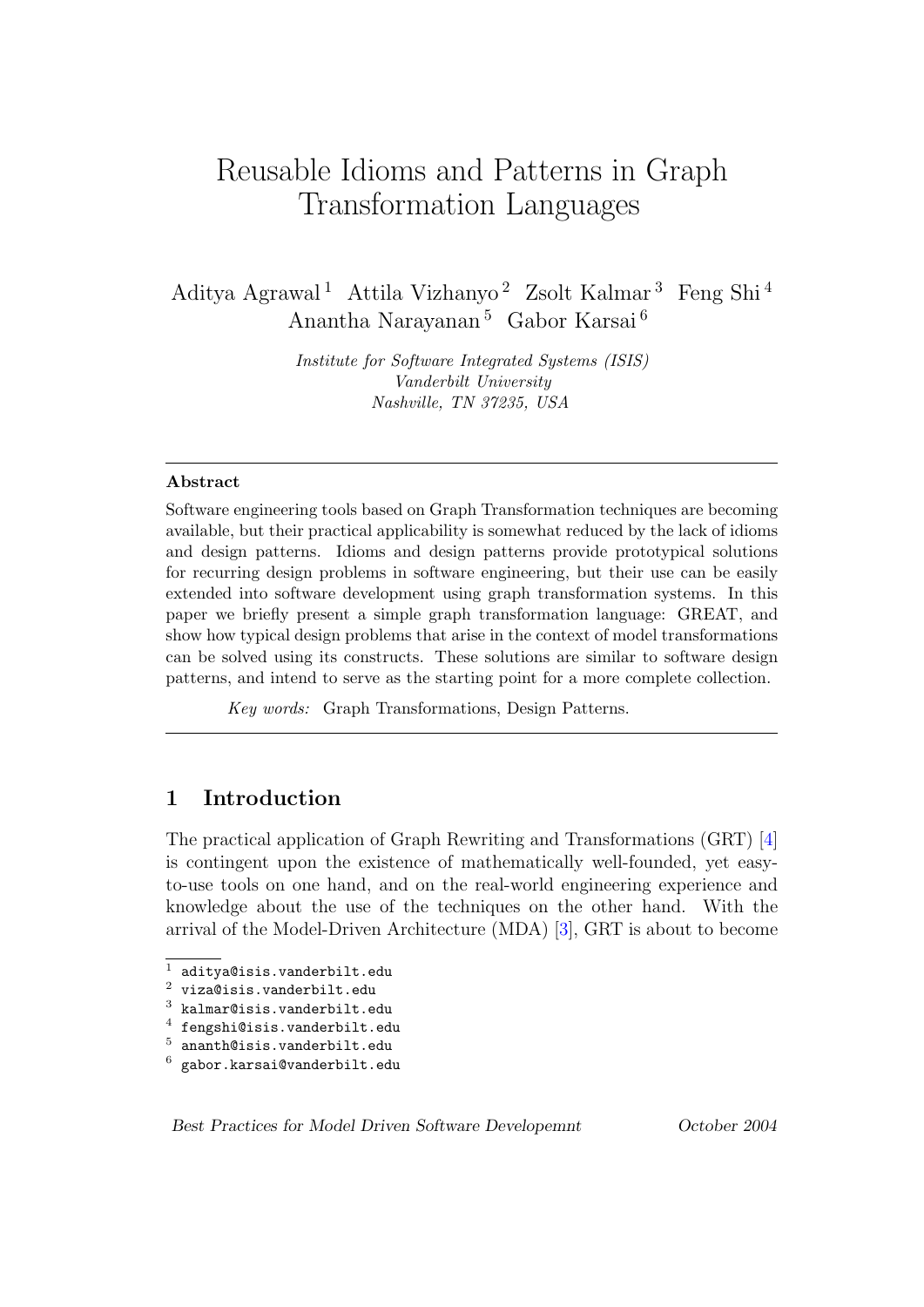a technology that could be widely used in the industry. Although there have been a number of GRT tools developed [\[14,](#page-13-0)[15,](#page-13-1)[20,](#page-14-0)[21\]](#page-14-1), few tools have been used on practical development projects, and even less engineering experience has been accumulated and documented about the use of these tools.

We agree with the vision of MDA, where transformations on the artifacts produced during the design of software are an integral and essential part of the design process. We envision software development environments where model transformations are used to facilitate *design automation*. Transformations could take place at different phases of the process, for instance: (1) when design models are built and some activities (e.g. applying a design pattern) are best implemented by an automated tool that transforms the models [\[12\]](#page-13-2),(2)when components are adapted to suit the needs of a particular design context [\[16\]](#page-13-3), (3) when designs have to be transformed into models for analysis [\[10\]](#page-13-4), (4) when code has to be generated from the models by instantiating code fragments [\[17\]](#page-13-5). As these transformations must be performed on design models (which are typed multi-graphs in the most general sense), GRT techniques are applicable.

There are (at least) two major motivations for using GRT in this context: (1) transformations could be complex, and a concise and precise language to program them is desirable, and (2) if the transformations are specified in a formal way (as the GRT technology allows it), we have the opportunity to reason about their properties, and the way they change the properties of the models they are applied to.

A language to write graph transformation programs in (and thus implement model transformations) should have a well-defined, yet simple syntax and semantics. However, there are common recurring tasks in model transformations that should not be directly supported by the language. Rather, they should be available as well-documented, reusable idioms and design patterns that solve recurring design problems. The difference between the two is that idioms are restricted to an application domain, while design patterns are domain-independent. In this paper, first we describe GReAT, a visual transformation language that supports explicitly sequenced graph transformation and rewriting operations. Next two domain-independent design patterns are described, followed by a description of a non-trivial idiom. The final sections discuss related and future work.

# 2 GReAT

The transformation language used to demonstrate the design patterns, algorithms and idioms is Graph Rewriting and Transformation language (GReAT). GReAT is a language that allows users to specify graph transformations in a graphical form with formal and executable semantics. In this paper only the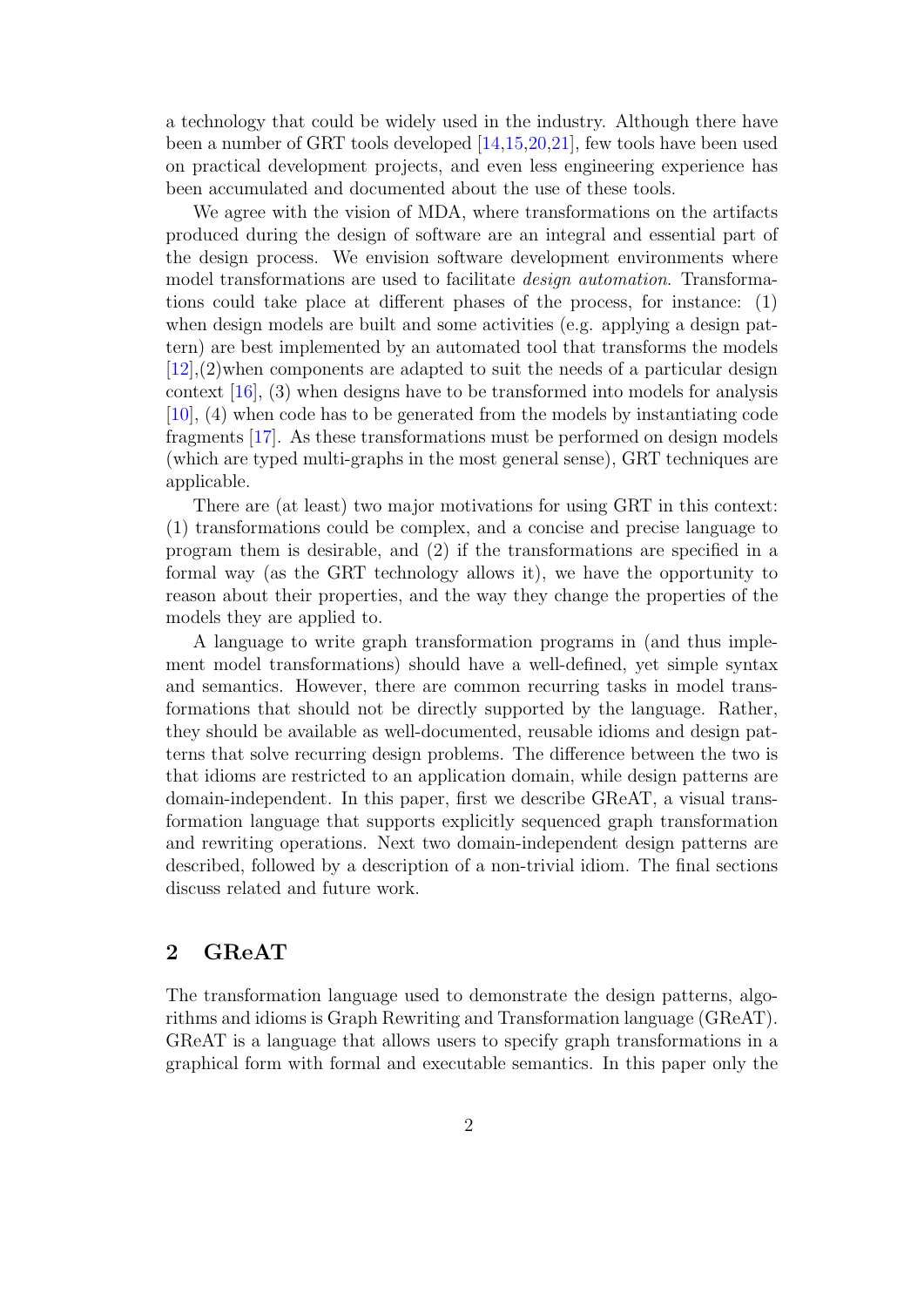

<span id="page-2-0"></span>Fig. 1. Metamodels HDF and FDF

necessary language constructs are explained, [\[7\]](#page-13-6) describes the full approach and support tools. The operational semantics of GReAT is formally defined in [\[9\]](#page-13-7). GReAT is based on the theoretical work of graph grammars and transformations [\[4](#page-12-0)[,5](#page-12-2)[,6\]](#page-13-8) and belongs to the set of practical graph transformations systems, like AGG[\[15\]](#page-13-1), PROGRES[\[14\]](#page-13-0), FUJABA[\[20\]](#page-14-0) and VIATRA[\[21\]](#page-14-1). GReAT can be divided into three parts:

- (i) Domain specification and heterogeneous transformations
- (ii) Graph transformation language
- (iii) Control flow language.

#### 2.1 Domain Specification and Heterogeneous Transformations

In graph transformation programs nodes and edges are typed, and these types form a type system that we call a domain. Many approaches have been introduced in the literature to capture graph domains. For instance, schemas are used in PROGRES while AGG uses type graphs. These are proprietary formats for the specification of the graph domain. We chose UML [\[1\]](#page-12-3) class diagrams and the Object Constraint Language (OCL) [\[2\]](#page-12-4) for such a specification because it is standardized and is at least as expressive as both schemas and type graphs. UML has been previously used for domain specification in FUJABA while MOF like models graphs have been used in VIATRA. Note that the UML class diagram plays the role of a graph grammar such that it can describe all the "legal" object networks that can be constructed within the domain.

From the UML class diagrams one can generate an object oriented API that can be used to implement the graphs, to traverse the input graph, and to construct the output graph. To support this, GReAT supports any number of domains in a transformation program.

For example, Figure [1\(](#page-2-0)a) shows a UML class diagram that represents the domain of hierarchical data flow networks (HDF). A hierarchical data flow network consists of *Components*, *DataflowConnections* and *Ports*. A component can be either a Compound or a Primitive component, and a Compound component may contain other components. Components contain ports and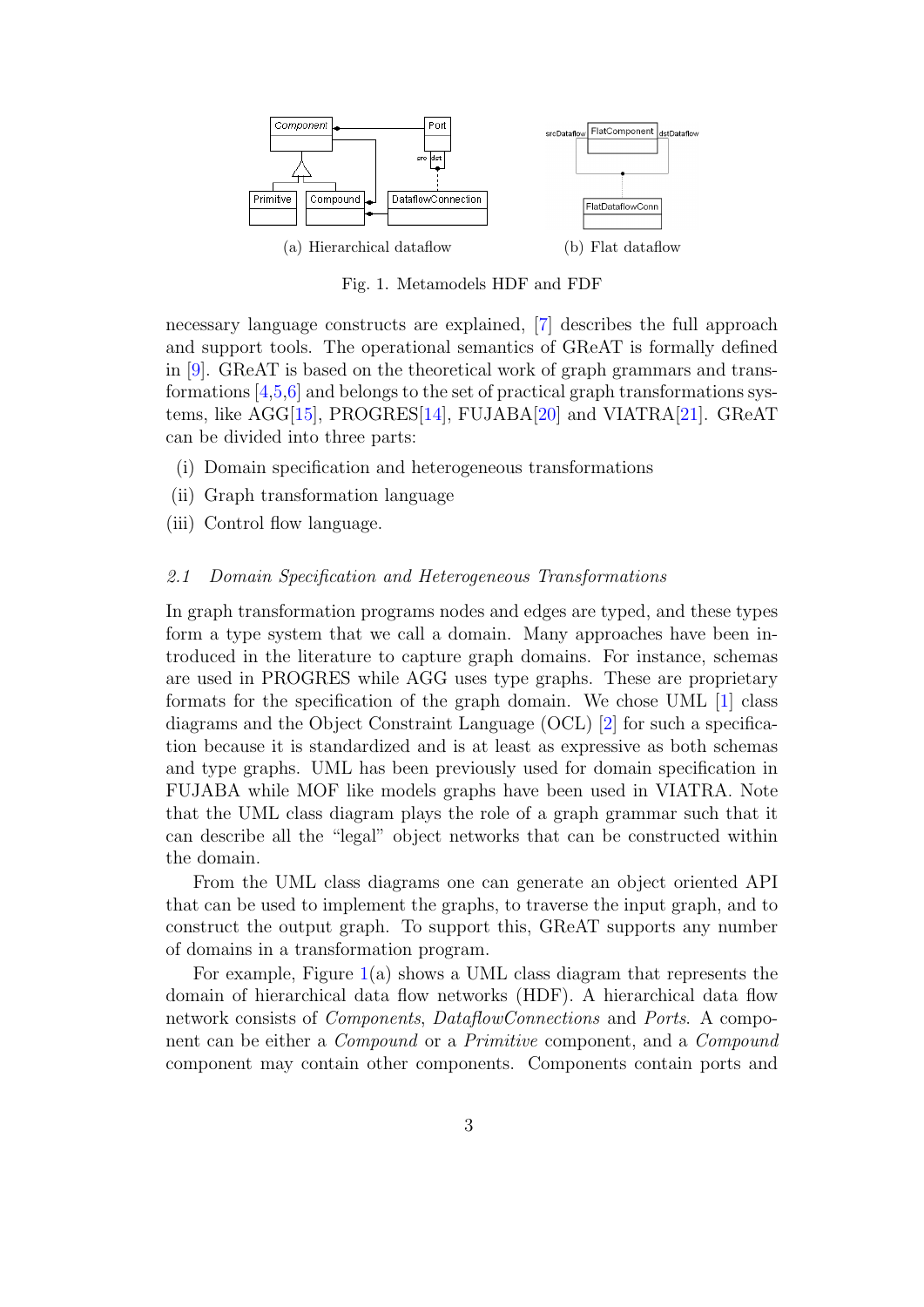

<span id="page-3-0"></span>Fig. 2. A meta-model that introduces cross-links

directed dataflow associations between these ports represent the flow of data. Figure [1\(](#page-2-0)b), represents a flat (non-hierarchical) dataflow language (FDF) with FlatComponents and dataflow connections between them. The hierarchical data flow network and flat representation will serves as an ongoing example throughout this paper.

In this paper, graph transformations are defined as transformations that manipulate graphs within the same domain, while graph rewriting is defined as a mapping between two different domains. A design challenge for GReAT was to provide a uniform syntax and semantics for both graph transformations and rewriting. This problem is tackled in GReAT by allowing the user to compose source and target metamodels by defining temporary vertex and edge types that can span across multiple domains and will be used temporarily during the transformation. For example, Figure [2](#page-3-0) shows a metamodel that defines associations/edges between HDF and FDF. Component and DataflowConnection are classes from Figure [1\(](#page-2-0)a) while the  $FlatComponent$  and  $FlatDatabase$  are classes from Figure  $1(b)$  $1(b)$ . This metamodel defines three types of edges. There is a refersTo edge type that can exist between Component and FlatComponent, and between DataflowConnection and FlatDataflowConn. Another edge type *associated With* is defined and it can link *Component* objects. By composing the domains using temporary cross-links we are able to tie the different domains together to make a larger, heterogeneous domain that encompasses all the domains and cross-references. This approach is similar to reference nodes and edges in VIATRA[\[21\]](#page-14-1).

#### 2.2 Graph Transformation Language

The heart of GReAT is the graph transformation language. It was inspired by many previous efforts such as  $[4,5,6]$  $[4,5,6]$  $[4,5,6]$ . It defines the basic transformation entity: a production/rule. A production contains a pattern graph, in which each pattern object: a vertex (or an edge) conforms to a type: a class (or an association) from the metamodel. Apart from this, each pattern object has another attribute that specifies the role it plays in the transformation. There are three roles that a pattern object can play:

- (i) bind: The object is used only to match objects in the graph.
- (ii) delete: The object is used to match objects, but once the match is computed, the objects are deleted.
- (iii) new: New objects are created after the match is computed.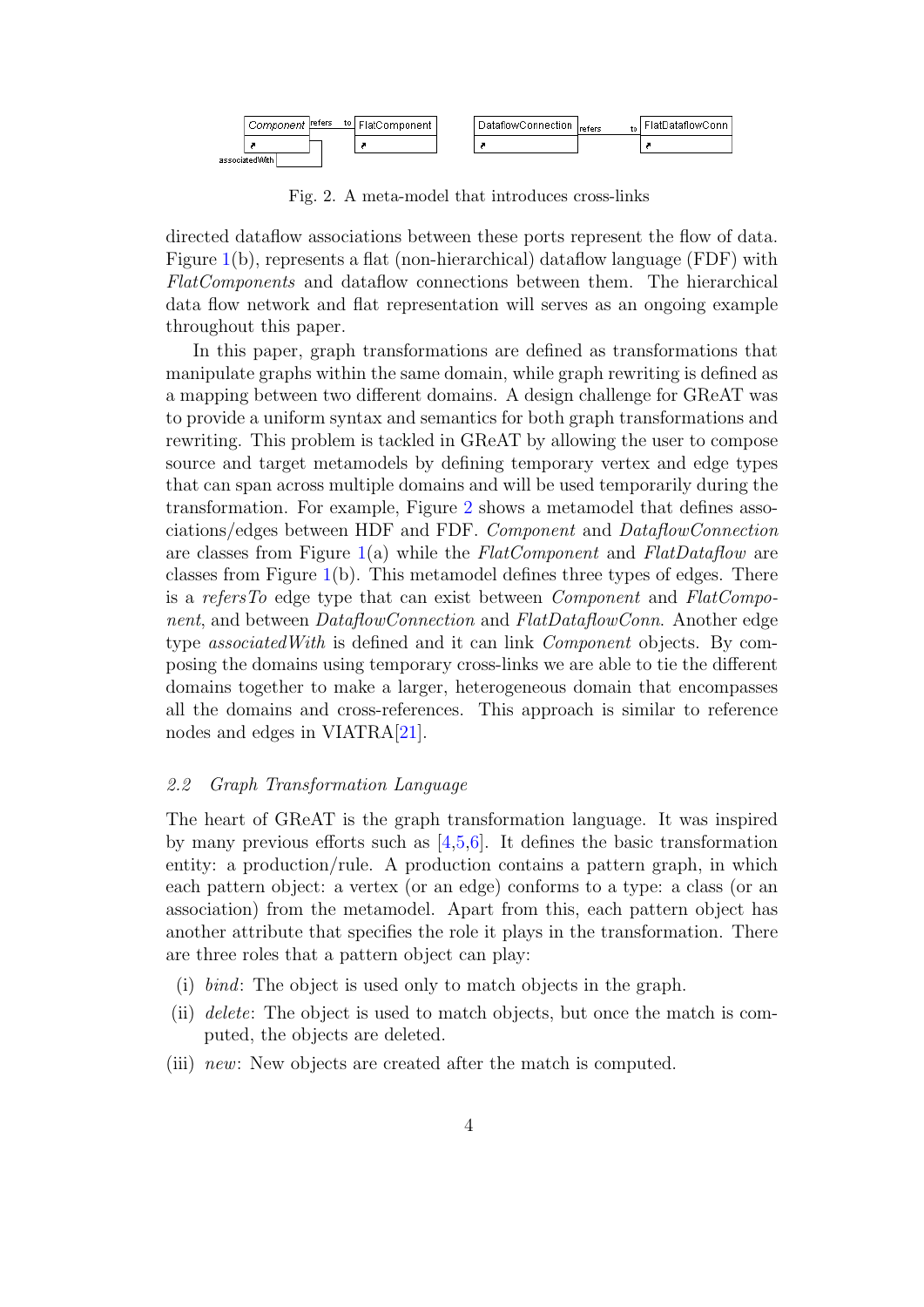

<span id="page-4-0"></span>Fig. 3. Example rule with patterns, guards and attribute mapping

The execution of a rule involves matching every pattern object marked either bind or delete. The pattern matcher will return all possible matches for the given pattern graph and host graph. Then for each match the pattern objects marked delete are removed and then the objects marked new are created.

Pre-conditions are often required for additional constraints on the transformation application. In GReAT, OCL constraints can be used to specify guards (see Figure [3\)](#page-4-0). These guards are evaluated on the matches before the actions are applied. There is also a need to provide values to attributes of newly created objects and/or modify attributes of existing objects. "Attribute mapping" (AM) is a specification of such attribute manipulation and is executed after the transformation is applied. The AM specification consists of code based on a  $C_{++}$  API that accesses the graph objects. Figure [3](#page-4-0) shows an example rule. Each object in the pattern graph refers to a class in the heterogeneous metamodel. The semantic meaning of this reference is that the pattern object should be matched to a graph object that is an instance of the class represented by the metamodel entity. The default action of the pattern objects is bind. The new action is denoted by a tick mark on the pattern vertex (see the vertex NewChild in Figure [3\)](#page-4-0). Delete is represented using a cross mark (not shown in Figure). Our action specification is similar to erasers and creators in Groove [\[23\]](#page-14-2), or to diagram elements marked destroy and create in FUJABA [\[20\]](#page-14-0). The In and Out icons in the Figure are used for passing graph objects between rules and will be discussed in detail in the next section.

#### 2.3 Controlled Graph Rewriting and Transformation

GReAT has a high-level control flow language built on top of the graph transformation language with the following constructs for improving the efficiency of the transformations: (1) pivoting and (2) sequencing. In this paper these issues will be briefly touched upon, for a complete discussion please refer to [\[8\]](#page-13-9).

The performance of the pattern matching can be significantly increased if some of the pattern variables are bound to elements of the host graph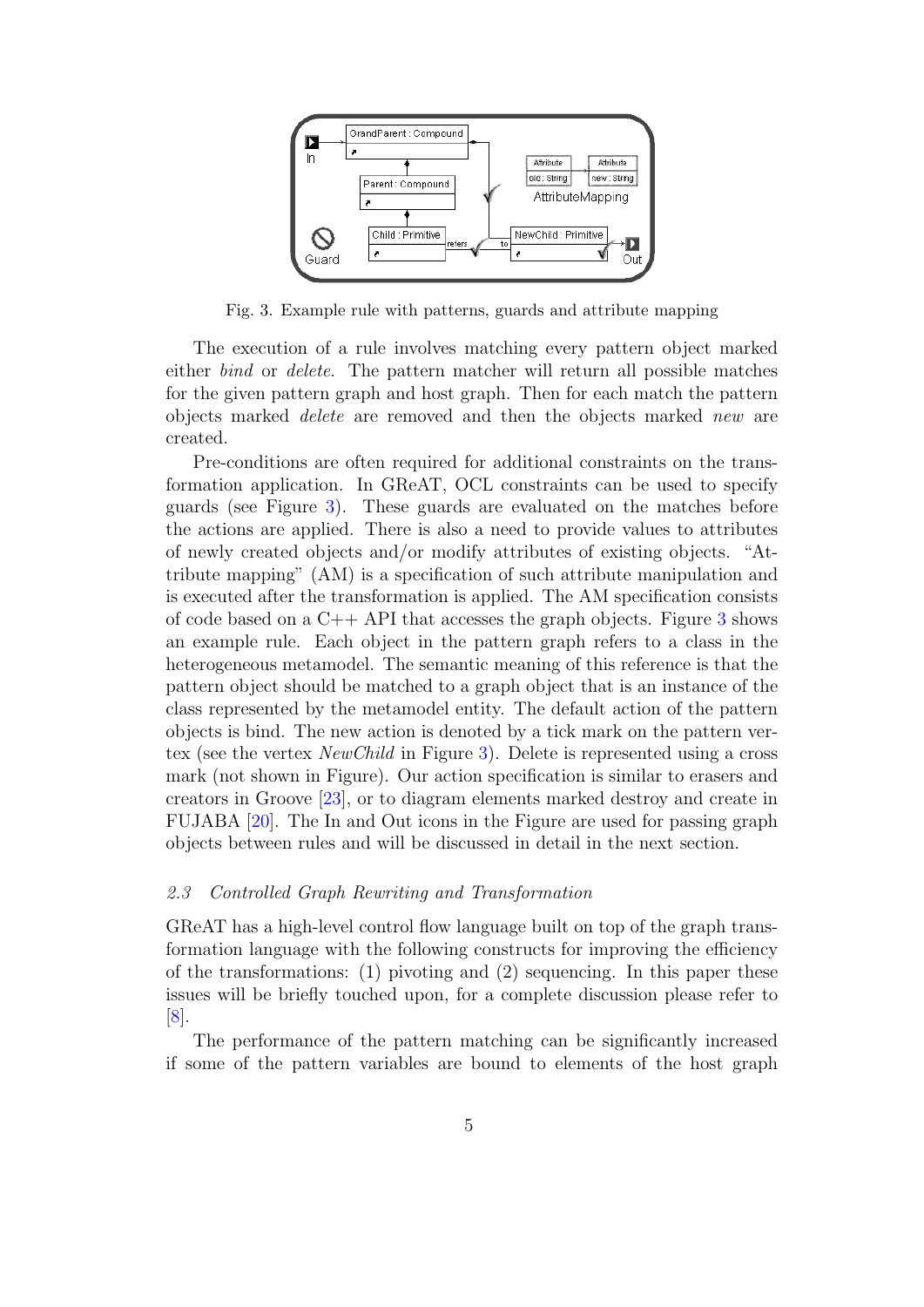before the matching algorithm is started (effectively providing a context for the search). The initial matches, called pivots, are provided to a transformation rule with the help of ports that form the input and output interface for each transformation step. Thus a transformation rule is similar to a function, which is applied to the set of bindings received through the input ports and results in a set of bindings over the output ports. For a transformation to be executed graph objects must be supplied to each port in the input interface. In Figure [3](#page-4-0) the In and Out icons are input and output ports, respectively. Input ports provide the initial match to the pattern matcher while output ports are used to extract graph objects from the rule so that they can be passed along to the next rule. The rules thus operate on packets, which are defined as sets of (port, host graph object) pairs. One execution of rule consumes all input packets incident on it to produce a number of output packets.

Explicit sequencing of rules and a high-level control flow language allows the precise control of transformations and thus helps manage the complexity of the transformation and allows users to write efficient transformations. The control flow language supports the following features:

- (i) Sequencing: Rules can be sequenced to fire one after another.
- (ii) Non-Determinism: The execution order of "parallel" rules on a sequential machine is non-deterministic.
- (iii) Hierarchy: Compound rules can contain other rules.
- (iv) Rule reuse: The same rule can be called from different parts of the transformation specification.
- (v) Recursion: A high-level rule can (directly or indirectly) call itself.
- (vi) Test/Case: A branching construct to choose between control flow paths.

Sequencing is used to specify an order of execution for a set of transformation rules. For example, Figure [5](#page-7-0) shows a sequence of rules, "HasComponents" and "Call: CollectPrimitives" are executed sequentially which is in parallel with the rule "IsPrimitive". Story diagrams [\[22\]](#page-14-3) in FUJABA have a similar sequencing construct. Hierarchy is also shown in Figure [5,](#page-7-0) where the above mentioned rules are all contained in a compound rule called the "CollectPrimitives".

A test/case construct is used to choose between different execution paths, similar to the 'if' statement in programming languages. Figure [9,](#page-10-0) contains a test called "TestProxyExistence" that contains two cases (shown in Figure [10\)](#page-10-1). The test will first try case "HasProxy", if "HasProxy" succeeds then the outputs will be passed to the respective output ports and similarly for "NoProxy". Once all inputs have been evaluated the next rules in the sequence will be executed. Due to space constraints only a brief explanation is provided in this section. For a detailed discussion of these constructs please refer to [\[7\]](#page-13-6)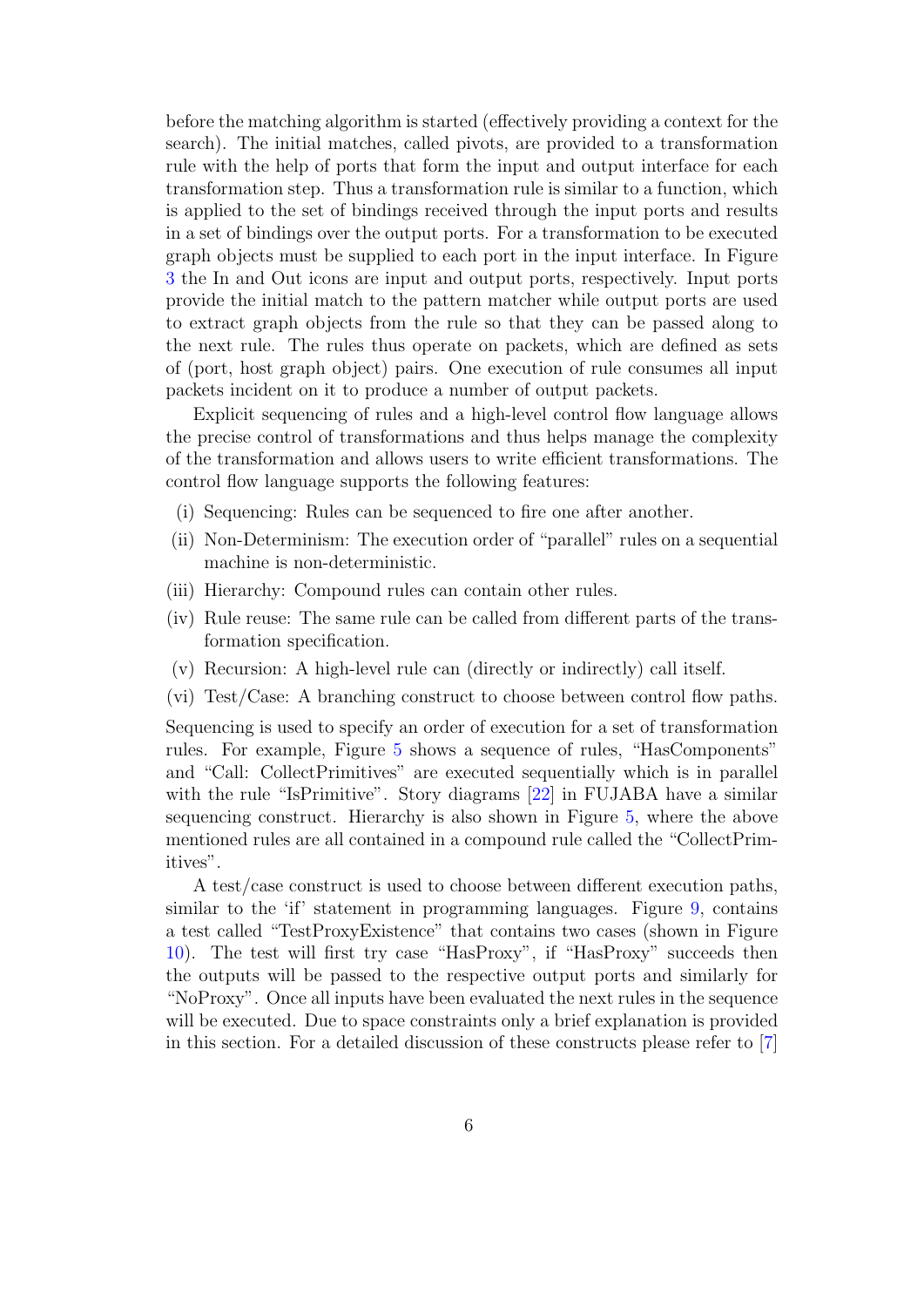and for the formal semantics of the language please refer to [\[9\]](#page-13-7).

# 3 Patterns and Idioms for Reusable Graph Transformations

Software design is commonly regarded as the most difficult stage in the software development cycle. However, some design challenges are common and have been faced by many software designers. Over the years elegant solutions to such problems have been identified and implemented. When such a design solution is formally documented, identifying the participating elements, their roles and collaborations, and the distribution of responsibilities, a design pattern arises. A design pattern allows some aspect of system structure vary independently of other aspects, thereby promoting robustness and domainindependent reuse [\[11\]](#page-13-10).

The same driving forces exist in the area of programming graph transformations and in the following section a few transformation patterns, algorithms and idioms will be introduced. Each pattern/idiom will be described in a uniform way with the following structure: (1) Motivation: a problem, where the need for the pattern arises. (2) Applicability: the general class of problems where the pattern is applicable. (3) Structure: the abstract specification of the pattern. (4) Benefits: the advantages of applying the pattern. (5) Known uses: a set of transformations where the pattern has been known to be applied. (6) Limitations: a set of limitations to the applicability of the patterns.

Though these design patterns are applicable to a broad variety of transformations a single motivating example is used in this paper and will be carried throughout the design pattern discussion. The example is the flattening of hierarchical dataflow (HDF) to a flat dataflow (FDF) representation. In Figure  $1(a)$  $1(a)$  the meta-model of the HDF has been presented with primitives that capture dataflow behavior, and compounds that are only used for encapsulating other components. The aim is to convert the tree structure of HDF to an FDF representation (see Figure [1\(](#page-2-0)b)) while preserving the dataflow connectivity. A simple algorithm is the following: (1) collect all primitive nodes and copy them to FDF, (2) trace the dataflow connection from each port in each primitive to a corresponding target primitive port, (3) replace this trace by a single dataflow association in FDF.

### 3.1 The Leaf Collector Pattern

Motivation: In step 1 of the HDF flattening algorithm, a requirement is to collect all leaf nodes in the hierarchy. For example, in Figure [4,](#page-7-1) given the root component C we need to find all leaf primitives  $P_{121}$ ,  $P_{11}$ ,  $P_{21}$ ,  $P_{22}$ . Figure [5](#page-7-0) shows the rules that collect all the primitives in a given HDF hierarchy.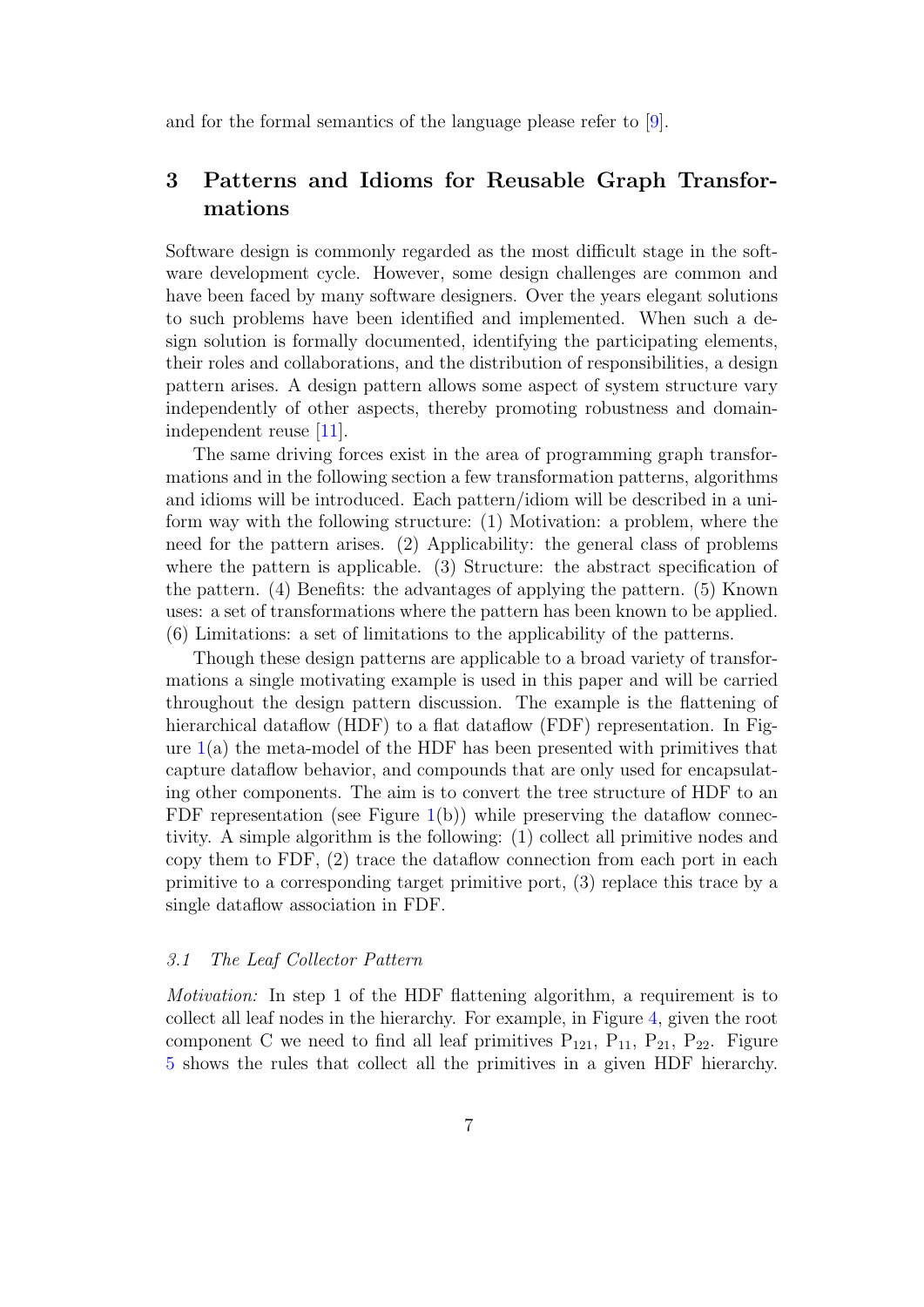

<span id="page-7-1"></span>Fig. 4. An HDF model



<span id="page-7-0"></span>Fig. 5. Collecting primitives in HDF

The top level rule "CollectPrimitives", gets as an input the root object of the hierarchy. It calls "HasComponents" that collects all direct children and on each child a recursive call to "CollectPrimitives" is made. If the input to "CollectPrimitives" is a primitive, then the "IsPrimitive" rule will succeed and its input will be passed to the output. At the end of the recursion, all primitives will be available at the output of the top level call.

Applicability: From a starting object, traversal of a particular kind of directed association is required till leaf objects are reached. Leaf objects are defined as objects, from which the association cannot be traversed any more.

Structure: The participants of this pattern are shown in Figure [6.](#page-8-0) The "GetDirectNeighbors" rule is responsible for collecting all the direct neighbors of the input object. The "IsLeaf" rule is responsible for identifying if the input object is a leaf. This is achieved by a pattern with pattern cardinality equal to zero (see arrow in "IsLeaf"). A cardinality of zero on a pattern edge means that no such edge should exist between the two objects. In other transformation languages this is referred as a negative pattern edge. This implementation of "IsLeaf" is more general than the one seen in the dataflow example.

Benefits: The traversal scheme and the leaf recognition are independent of each other. The processing of the leaves is separate from collecting the leaves and is typically done in a rule following the leaf collector pattern, and thus leaf collection and leaf processing can vary independently.

Known Uses: The leaf collector pattern has been used in (1) hierarchical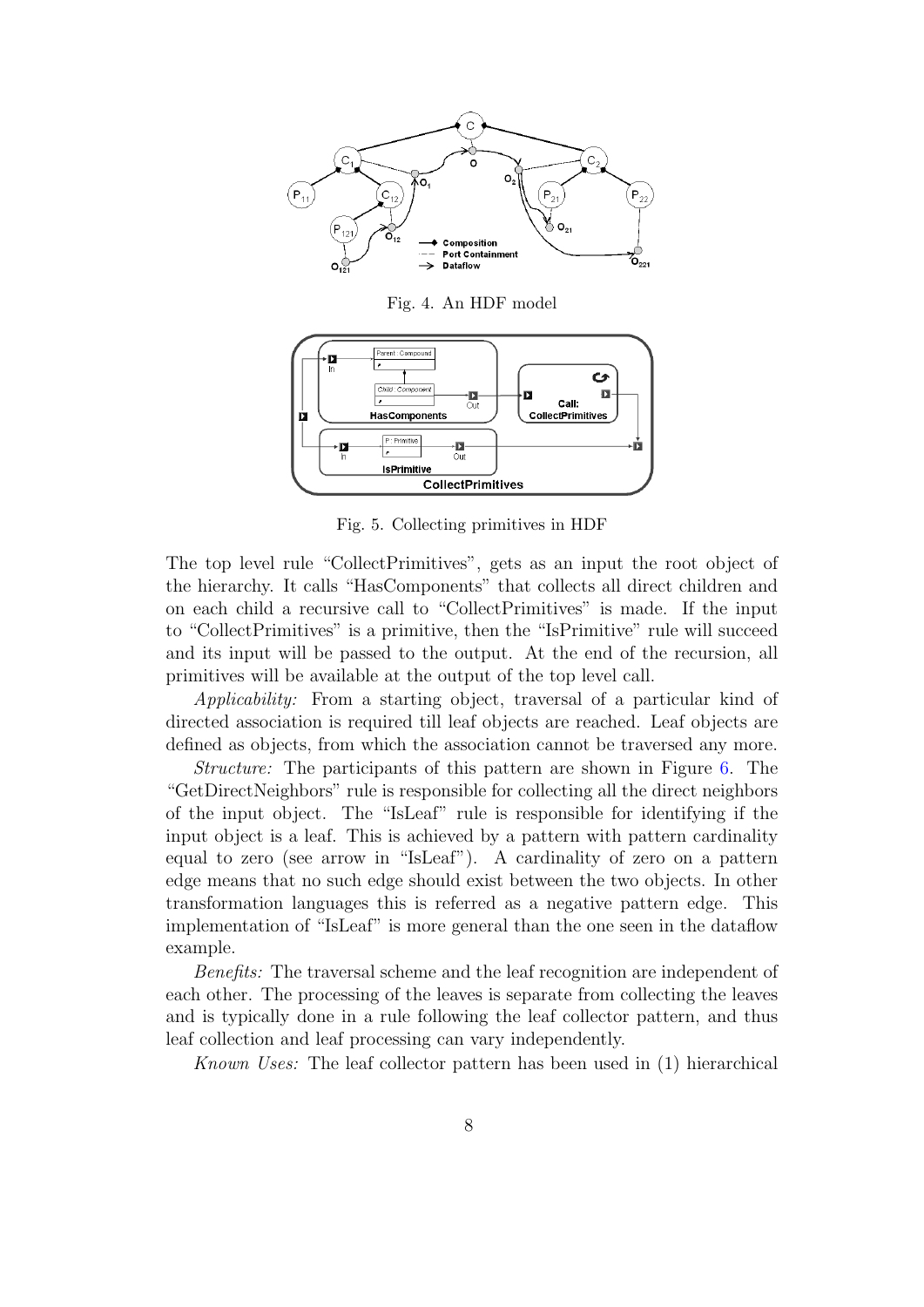

<span id="page-8-0"></span>Fig. 6. The structure of the Leaf Collector pattern

statemachine to finite statemachine transformation to get all leaf states, (2) Matlab's Simulink/Stateflow to hybrid automata transformation. Starting from a Simulink port to find all ports at the end of the dataflow connection chain. For example, in Figure [4,](#page-7-1) given port  $O_{121}$ , it would find  $O_{21}$  and  $O_{221}$ . (3) Embedded Systems Modeling Language (ESML) [\[18\]](#page-13-11) to Task Network Architecture (TNA) transformation to collect all tasks in ESML where the tasks are hierarchical.

Limitations: The leaf collector pattern can only be applied graphs that do not have cycles in them.

#### 3.2 Transitive Closure

Motivation: In the FDF a data dependency analysis needs to be performed. For such an analysis the transitive closure [\[19\]](#page-14-4) of the dataflow connection needs to be found. Figure [7](#page-9-0) shows the transformation to compute the transitive closure on FDF. The first step of the algorithm is to find all neighbors of those FDF components that do not have any incoming associations (source). This is achieved in "FindSource" using the zero cardinality association pattern. Then the next neighbors are used as the initial value for the "TransitiveClosureStep". In one "TransitiveClosureStep", given a set of components, all their next and previous neighbors are found. If there is no association from the previous neighbor to the next neighbor, a new association is created between them. The "TransitiveClosureStep" is called again with the set of next neighbors as input.

Applicability: In all situations where the transitive closure needs to be computed.

Structure: The algorithm presented in Figure [7](#page-9-0) works only on directed acyclic graphs. Preprocessing steps can be used to convert an arbitrary graph into a directed acyclic graph by reducing all strongly connected components to a single vertex. In the general case the type of the association and the type of the vertex can be changed to suit the requirements of the problem.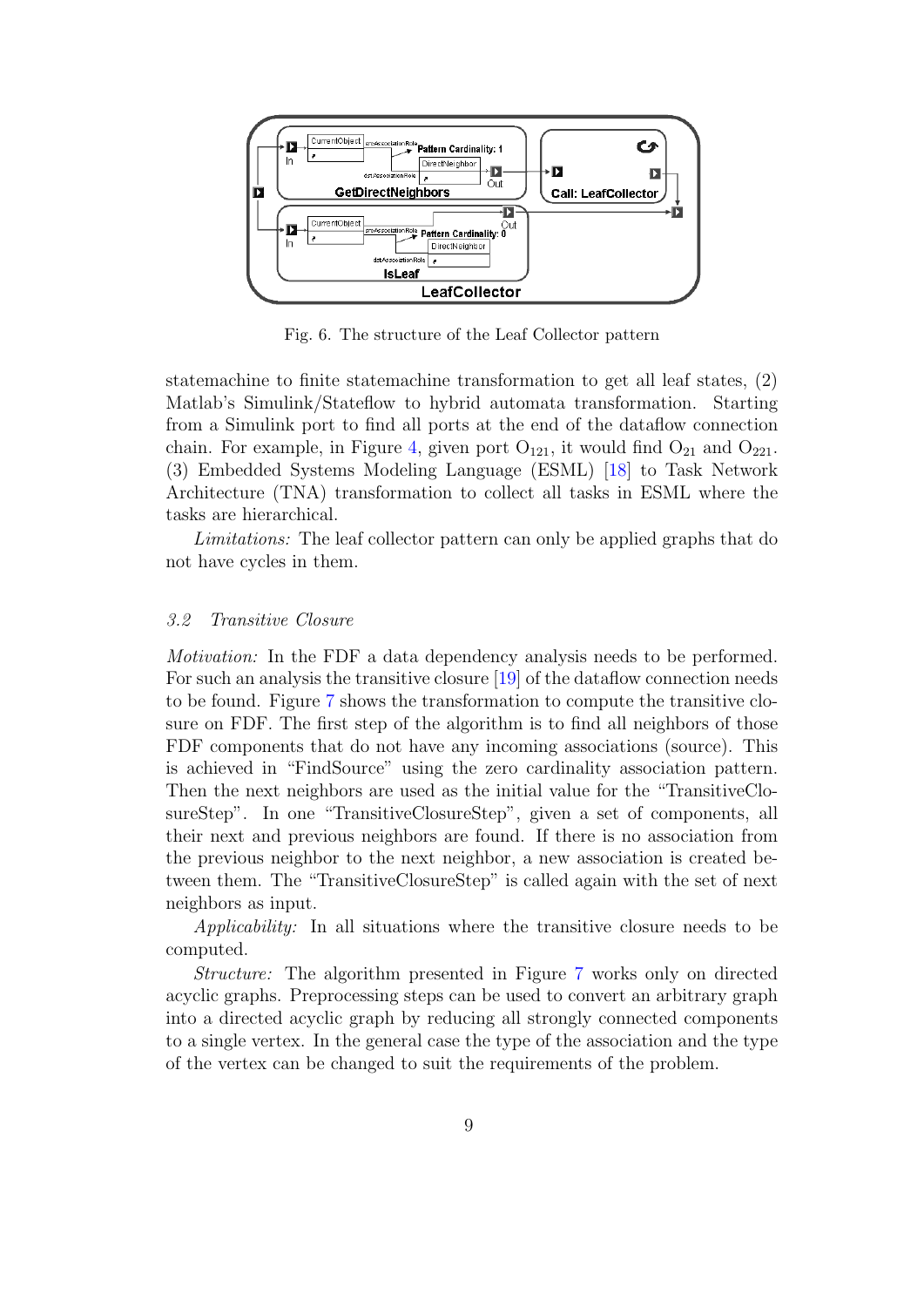

Fig. 7. Transformation rules to find the transitive closure

<span id="page-9-0"></span>

<span id="page-9-1"></span>Fig. 8. UML class diagram of a general distributed system

Known Uses: Has been used to perform reachability analysis on Embedded Systems Modeling Language (ESML) [\[18\]](#page-13-11) and other distributed and parallel systems. Transitive closure can also be used in the construction of a parsing automata.

Limitations: The transitive closure pattern can only be applied to directed acyclic graphs.

#### 3.3 The Proxy Generator Idiom

So far this paper has discussed design patterns that have applicability to a large set of problem domains. This section will discuss the proxy generator design idiom, which is also reusable, but is restricted to a particular problem domain.

Motivation: A model for a distributed service based system (DSBS) is shown in Figure [8.](#page-9-1) The distributed system (System) is composed of multiple processors (Processor ), each processor hosts different objects (Object), and objects may request service (Request) from other objects. An object could be a proxy (*Proxy*) of a remote master object (*Master*) on a local processor, and such a relationship could be represented by the association *Distribute* between two objects. Therefore a proxy is a placeholder for another object and provides access control to it. In such distributed systems, in order to reduce network traffic as well as to abstract network communication from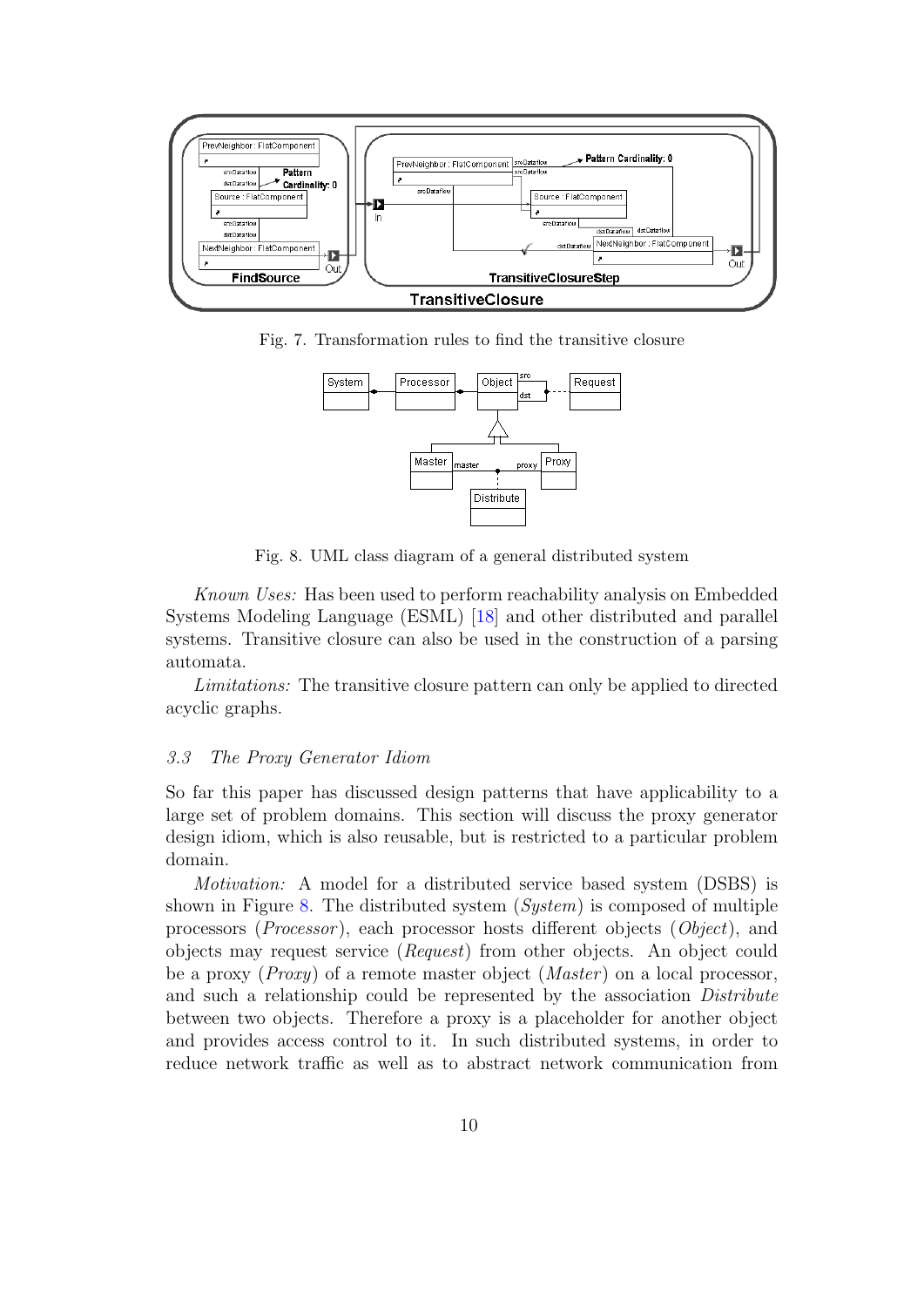

<span id="page-10-0"></span>Fig. 9. Transformation rules for the proxy generator idiom



<span id="page-10-1"></span>Fig. 10. TestProxyExistence

object interactions, we can use proxies on each processor to represent remote components locally. This optimization can be performed by identifying the need for proxies using static analysis methods on the object network, and then automatically generating them.

Figure [9](#page-10-0) shows the transformation that identifies the need for proxies and creates them. For each Master, Client pair, such that the Client needs to make requests on the remote *Master*, the first step is to determine whether the Master has a proxy on the client's processor. This is done in "TestProxyExistence". If it succeeds in finding a proxy, then "AssociateWithProxy" is called, which replaces the request to the master with a request to the local proxy. Otherwise, "CreateProxy" is called, which creates the equivalent proxy on the client's processor, followed by a call to "AssociateWithProxy".

Step 1. Determine proxy presence on local processor: This is achieved using a test called "TestProxyExistence" depicted in Figure [10.](#page-10-1) It has two cases, "HasProxy" which checks the existence of a proxy for the Master on the client's processor. If "HasProxy" is successful, the Master, Proxy and Client are passed to the "AssociateWithProxy" rule. Otherwise the "NoProxy" case is called, that always succeeds and will pass the Master, Client pair to the next rule.

Step 2. Create the proxy (optional): In the rule "CreateProxy" as shown in Figure [11\(](#page-11-0)a), given the *Master* and *Client*, a *Proxy* is created on the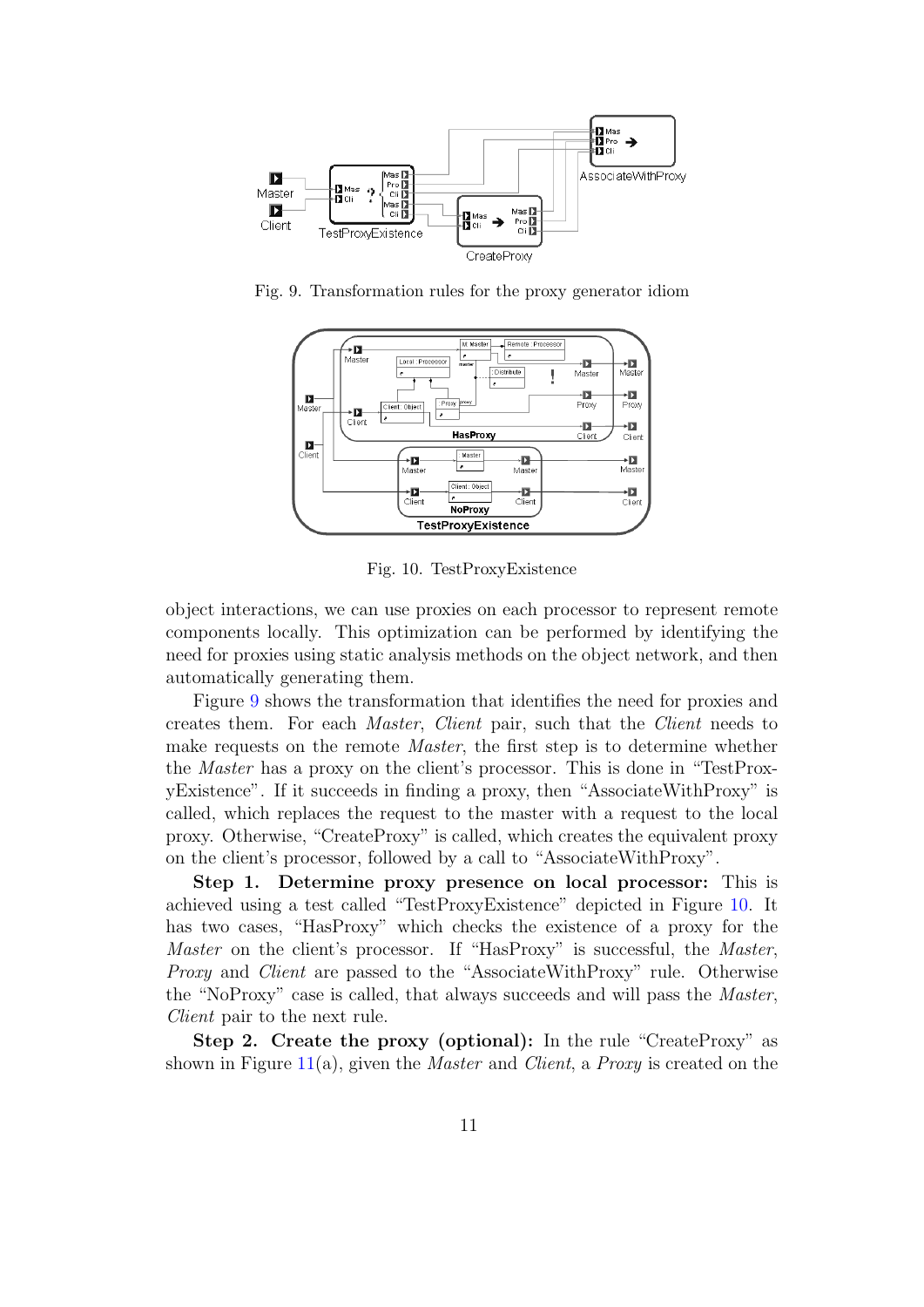

<span id="page-11-0"></span>Fig. 11. Create and associate proxy

client's local processor along with a Distribute association with the Master. The newly created Proxy, its corresponding Master and the Client are passed to the "AssociateWithProxy" rule.

Step 3. Migrate the services: In the rule "AssociateWithProxy" as shown in Figure [11\(](#page-11-0)b), given the *Master* and the corresponding *Proxy*, the Client's request to the *Master* is replaced by the *Client*'s request to the *Proxy*.

Applicability: In any distributed system where remote interactions need to be abstracted and optimized. These interactions could be service/request, event source/sink, and dataflow interactions. The idiom can be used to perform a static analysis on a network of distributed objects for optimization, or can be used at runtime when the need for remote interaction arises.

Structure: In the general case the idiom has three distinct tasks. (1) Given a master-client pair, test for the presence of the proxy. (2) If a proxy is present, remove the client-master association and create a client-proxy association. (3) If a proxy is not present, first create a proxy and link it with the master, then remove the client-master association and create a client-proxy association.

Consequences: The pattern separates the proxy identification, proxy creation and proxy association steps such that each can be modified independently.

Known Uses: Used in the Embedded System Modeling Language (ESML) [\[18\]](#page-13-11).

Limitations: The proxy generator idiom expects a client and master pair such that a request exists between the two.

# 4 Related Work

Software design patterns have been documented since the early 1990's. [\[11\]](#page-13-10) is considered the ground-breaking work on design patterns.

Graph transformations have been proposed to automate the application of software design patterns. [\[12\]](#page-13-2) describes an approach which uses graph queries and graph rewriting rules to apply software design patterns. In [\[13\]](#page-13-12)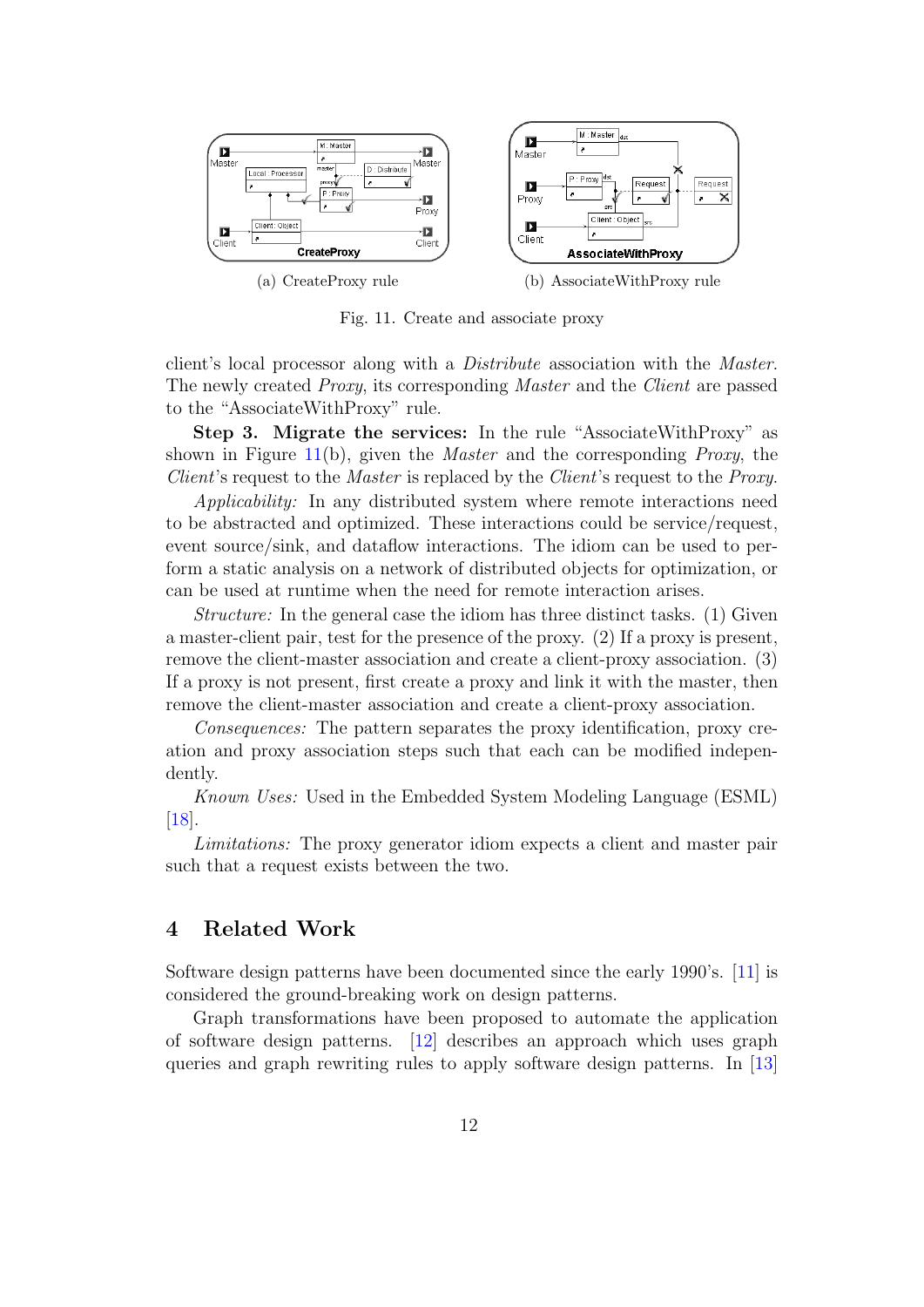the suitability of Graph Rewriting Systems (GRS) for the specification and execution of complex transformations on the static aspects of design is argued. Examples in the paper illustrate how GRS can be used to implement the design transformations proposed by MDA. These approaches try to automate the application of software design patterns. Whereas this paper tries to discover transformation design patterns that are solutions to common transformation problems and can be used while designing graph transformations.

# 5 Conclusions

We have shown how the idea of design patterns applies in the context of graph transformation programs. We demonstrated the concept using three (domainindependent) design patterns and one (domain-dependent) idiom. We believe that documenting design patterns in this manner is useful for practitioners of graph transformations and we call the community to contribute to this body of knowledge. Further research in this area could lead to comprehensive compilation of design patterns and idioms that could be used to educate developers using the graph transformation technology.

## 6 Acknowledgement

The DARPA/IXO MOBIES program (F30602-00-1-0580) and the NSF ITR: "Foundations for Embedded and Hybrid Systems" has supported, in part, the activities described in this paper. A shorter version of the paper has been accepted at the International Workshop on Graph-Based Tools (GraBaTs 2004).

# References

- <span id="page-12-3"></span>[1] J. Rumbaugh, I. Jacobson, and G. Booch, "The Unified Modeling Language Reference Manual", Addison-Wesley, 1998.
- <span id="page-12-4"></span>[2] Object Management Group, Object Constraint Language Specification, OMG Document formal/01-9-77. September 2001.
- <span id="page-12-1"></span>[3] "The Model-Driven Architecture", <http://www.omg.org/mda/>, OMG, Needham, MA, 2002.
- <span id="page-12-0"></span>[4] Grzegorz Rozenberg, "Handbook of Graph Grammars and Computing by Graph Transformation", World Scientific Publishing Co. Pte. Ltd., 1997.
- <span id="page-12-2"></span>[5] Blostein D., Schürr A., "Computing with Graphs and Graph Rewriting", Technical Report AIB 97-8, Fachgruppe Informatik, RWTH Aachen, Germany.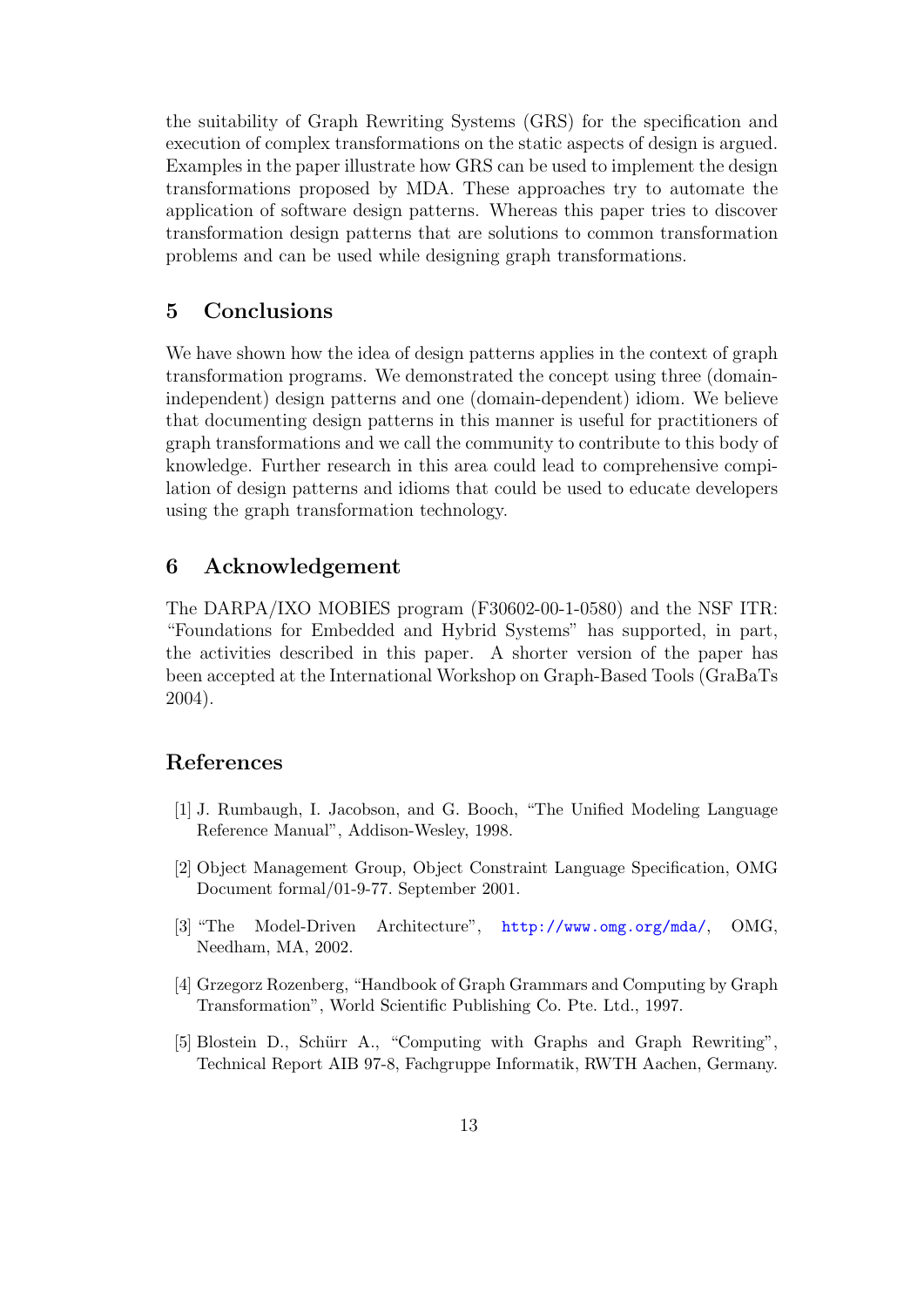- <span id="page-13-8"></span>[6] H. Gottler, "Attributed graph grammars for graphics", H. Ehrig, M. Nagl, and G. Rosenberg, editors, Graph Grammars and their Application lo Computer Science, LNCS 153, pages 130-142, Springer-Verlag, 1982.
- <span id="page-13-6"></span>[7] Agrawal A., Karsai G., Shi F.: "Graph Transformations on Domain-Specific Models", Technical report ISIS-03-403, Vanderbilt University, November, 2003.
- <span id="page-13-9"></span>[8] Vizhanyo A., Agrawal A., Shi F.: "Towards Generation of High-performance Transformations", Generative Programming and Component Engineering, (submitted), Vancouver, Canada, October 24, 2004.
- <span id="page-13-7"></span>[9] Karsai G., Agrawal A., Shi F., Sprinkle J.: "On the Use of Graph Transformations for the Formal Specification of Model Interpreters", Journal of Universal Computer Science, Special issue on Formal Specification of CBS, 2003.
- <span id="page-13-4"></span>[10] Agrawal A., Simon G., Karsai G.: "Semantic Translation of Simulink/Stateflow models to Hybrid Automata using Graph Transformations", International Workshop on Graph Transformation and Visual Modeling Techniques, Barcelona, Spain, March 27, 2004.
- <span id="page-13-10"></span>[11] Erich Gamma, Richard Helm, Ralph Johnson, and John Vlissides: Design Patterns: Elements of Reusable Object-Oriented Software Addison-Wesley, 1995
- <span id="page-13-2"></span>[12] Angsgar Radermacher. Support for Design Patterns Through Graph Transformation Tools. AGTIVE 1999: pp. 111-126
- <span id="page-13-12"></span>[13] Alexander Christoph. Graph Rewrite Systems for Software Design Transformations; Objects, Components, Architectures, Services, and Applications for a Networked World: International Conference NetObjectDays, NODe 2002, Erfurt, Germany, October 7-10, 2002. pp. 76 - 86
- <span id="page-13-0"></span>[14] A. Schürr. PROGRES: A VHL-language based on graph grammars. In in Proc. 4th Int. Workshop on Graph-Grammars and Their Application to Computer Science, number 532 in LNCS, pages 641–659. Springer-Verlag, 1991. T
- <span id="page-13-1"></span>[15] Taentzer, G.: AGG: A Tool Enviroment for Algebraic Graph Transformation, in Proc. of Applications of Graph Transformation with Industrial Relevance, Kerkrade, The Netherlands, LNCS, Springer, 2000.
- <span id="page-13-3"></span>[16] U.Assmann: "Invasive Software Composition", Springer, 2003.
- <span id="page-13-5"></span>[17] R. Alur, F. Ivancic, J. Kim, I. Lee and O. Sokolsky: "Generating Embedded Software from Hierarchical Hybrid Models", in Proceeding of ACM SIGPLAN Languages, Compilers, and Tools for Embedded Systems (LCTES'03), San Diego, California, June 11-13, 2003.
- <span id="page-13-11"></span>[18] G. Karsai, S. Neema, B. Abbott, D. Sharp. "A Modeling Language and its Supporting Tools for Avionics Systems", 21st Digital Avionics Systems Conference, August 2002.